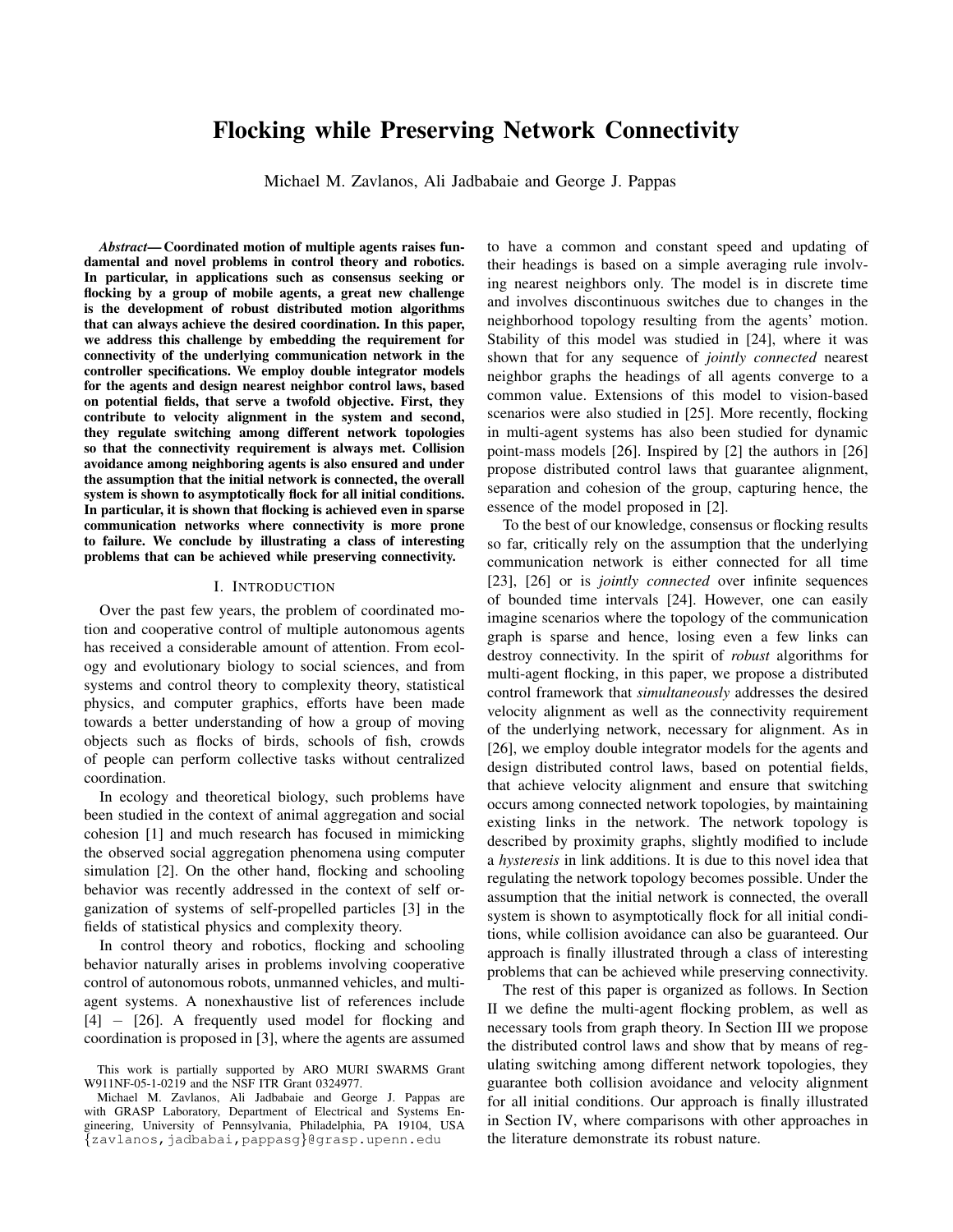### II. PROBLEM FORMULATION

Consider *n* mobile agents in  $\mathbb{R}^m$  and let the dynamics of agent i be described by a double integrator,

$$
\begin{aligned}\n\dot{x}_i(t) &= v_i(t) \\
\dot{v}_i(t) &= u_i(t)\n\end{aligned} \tag{1}
$$

where  $x_i(t), v_i(t) \in \mathbb{R}^m$  denote the position and velocity vectors of agent i at time t, respectively, and  $u_i(t) \in \mathbb{R}^m$  is a control vector to be determined. The goal of this paper is to determine control inputs  $u_i(t) \in \mathbb{R}^m$  for all agents i so that the group *flocks* in the following sense.

*Definition 2.1 (Flocking):* A group of mobile agents is said to (asymptotically) flock, when all agents attain the same velocity vector, distances between the agents are stabilized and no collisions among them occur.

Stability analysis of the group of agents relies on several results from algebraic graph theory [27]. In particular, in view of the multi-agent dynamics described in system (1), we can define a *dynamic graph*  $\mathcal{G}(t)$  as follows.

*Definition 2.2 (Dynamic Graphs):* We call  $\mathcal{G}(t)$  $(V, \mathcal{E}(t))$  a dynamic graph consisting of a set of vertices  $V = \{1, \ldots, n\}$  indexed by the set of agents and a time varying set of links  $\mathcal{E}(t) = \{(i, j) | i, j \in \mathcal{V}\}\$  such that, for any  $0 < r < R$ ,

- if  $0 < ||x_i(t) x_i(t)||_2 < r$  then,  $(i, j) \in \mathcal{E}(t)$ ,
- if  $R \le ||x_i(t) x_j(t)||_2$  then,  $(i, j) \notin \mathcal{E}(t)$ .

Dynamic graphs  $\mathcal{G}(t)$  such that  $(i, j) \in \mathcal{E}(t)$  if and only if  $(j, i) \in \mathcal{E}(t)$  are called *undirected* and consist the main focus of this paper. Moreover, any vertices i and j of an undirected graph  $\mathcal{G}(t)$  that are joined by a link  $(i, j) \in \mathcal{E}(t)$ , are called adjacent or neighbors at time  $t$  and are denoted by  $i \sim j$ . Clearly, Definition 2.2 specifies the switching process among graphs (Figure 1), while the *hysteresis* introduced in creation of new links consists the key idea that enables our approach (see Proposition 3.1). Note also that *collision avoidance* between adjacent agents i and j in  $\mathcal{G}(t)$  is implied due to the requirement that  $0 < ||x_i(t) - x_j(t)||_2$ .<sup>1</sup>

A topological invariant of graphs that is of particular interest for the purposes of this paper is graph connectivity.

*Definition 2.3 (Graph Connectivity):* We say that a dynamic graph  $G(t)$  is connected at time t if there exists a path, i.e., a sequence of distinct vertices such that consecutive vertices are adjacent, between any two vertices in  $G(t)$ .

Hence, the problem addressed in this paper can be formally stated as follows.

*Problem 1 (Flocking):* Given the set of connected graphs  $\mathcal{C}_n$  on *n* vertices, determine distributed control laws  $u_i(t)$ for all agents i so that if  $\mathcal{G}(t_0) \in \mathcal{C}_n$ , then  $\mathcal{G}(t) \in \mathcal{C}_n$  for all time  $t \geq t_0$ , all agent velocities asymptotically become the same and collisions among them are always avoided.

Note that unlike previous approaches to the problem, that critically rely on the *assumption* that the network  $G(t)$  is connected for all time [26] or infinitely often [24], here we only require that  $G(t)$  is *initially* connected. Then, our



Fig. 1. Link (solid lines) dynamics according to Definition 2.1.

approach to Problem 1 critically relies in rendering the set  $\mathcal{C}_n$  an invariant of motion for system (1). We achieve this goal by choosing an equivalent formulation of the problem using the algebraic representation of the dynamic graph  $\mathcal{G}(t)$ . In particular, the structure of any dynamic graph  $\mathcal{G}(t)$  =  $(V, \mathcal{E}(t))$  can be equivalently represented by a dynamic *Laplacian* matrix,

$$
L(t) = \Delta(t) - A(t) \tag{2}
$$

where  $A(t) = (a_{ij}(t))$  corresponds to the *Adjacency matrix* of the graph  $G(t)$ , which is such that  $a_{ij}(t) = 1$  if  $i \sim j \in \mathcal{E}(t)$  and  $a_{ij}(t) = 0$  otherwise and  $\Delta(t) =$  $u \sim y \in \mathcal{E}(t)$  and  $a_{ij}(t) = 0$  otherwise and  $\Delta(t) =$ <br>diag( $\sum_{j=1}^{n} a_{ij}(t)$ ) denotes the *Valency matrix*.<sup>2</sup> Note that for undirected graphs, the Adjacency matrix is a symmetric matrix and hence, so is the Laplacian matrix. The spectral properties of the Laplacian matrix are closely related to graph connectivity. In particular, we have the following lemma.

*Lemma 2.4 ([27]):* Let  $\lambda_1(L(t)) < \lambda_2(L(t)) < \cdots$  $\lambda_n(L(t))$  be the ordered eigenvalues of the Laplacian matrix  $L(t)$ . Then,  $\lambda_1(L(t)) = 0$  for all t, with corresponding eigenvector 1, i.e., the vector of all entries equal to 1. Moreover,  $\lambda_2(L(t)) > 0$  if and only if  $\mathcal{G}(t)$  is connected.

# III. MULTI-AGENT COORDINATION

Given any dynamic graph  $\mathcal{G}(t) = (\mathcal{V}, \mathcal{E}(t))$ , let  $\mathcal{N}_i(t) =$  ${j | (i, j) \in \mathcal{E}(t)}$  denote the neighbors of agent i at time t and for all i define the set of control laws,

$$
u_i = -\sum_{j \in \mathcal{N}_i(t)} (v_i - v_j) - \sum_{j \in \mathcal{N}_i(t)} \nabla_{x_i} V_{ij}
$$
 (3)

where the first term in the right hand side of (3) corresponds to the desired velocity alignment, while the second term corresponds to a vector in the direction of the negated gradient of an artificial potential function,

$$
V_{ij}(x_{ij}) = \frac{1}{\|x_{ij}\|_2^2} + \frac{1}{R^2 - \|x_{ij}\|_2^2}, \quad \|x_{ij}\|_2 \in (0, R)
$$

with  $x_{ij} = x_i - x_j$ , which allows both collision avoidance and maintaining links in the network (Figure 2).<sup>3</sup> Note that  $V_{ij}$  grows unbounded when  $||x_{ij}||_2 \rightarrow R^-$ , hence the significance of the hysteresis in our model.

<sup>&</sup>lt;sup>1</sup>Dynamic graphs  $G(t)$  as in Definition 2.1, are sometimes also called *proximity graphs*.

<sup>&</sup>lt;sup>2</sup>Since we do not allow self-loops, we define  $a_{ii}(t) = 0$  for all  $i =$  $1, 2, \ldots, n$ .

 $3$ For distributed coordination protocols that also allow link deletions we refer the reader to [22].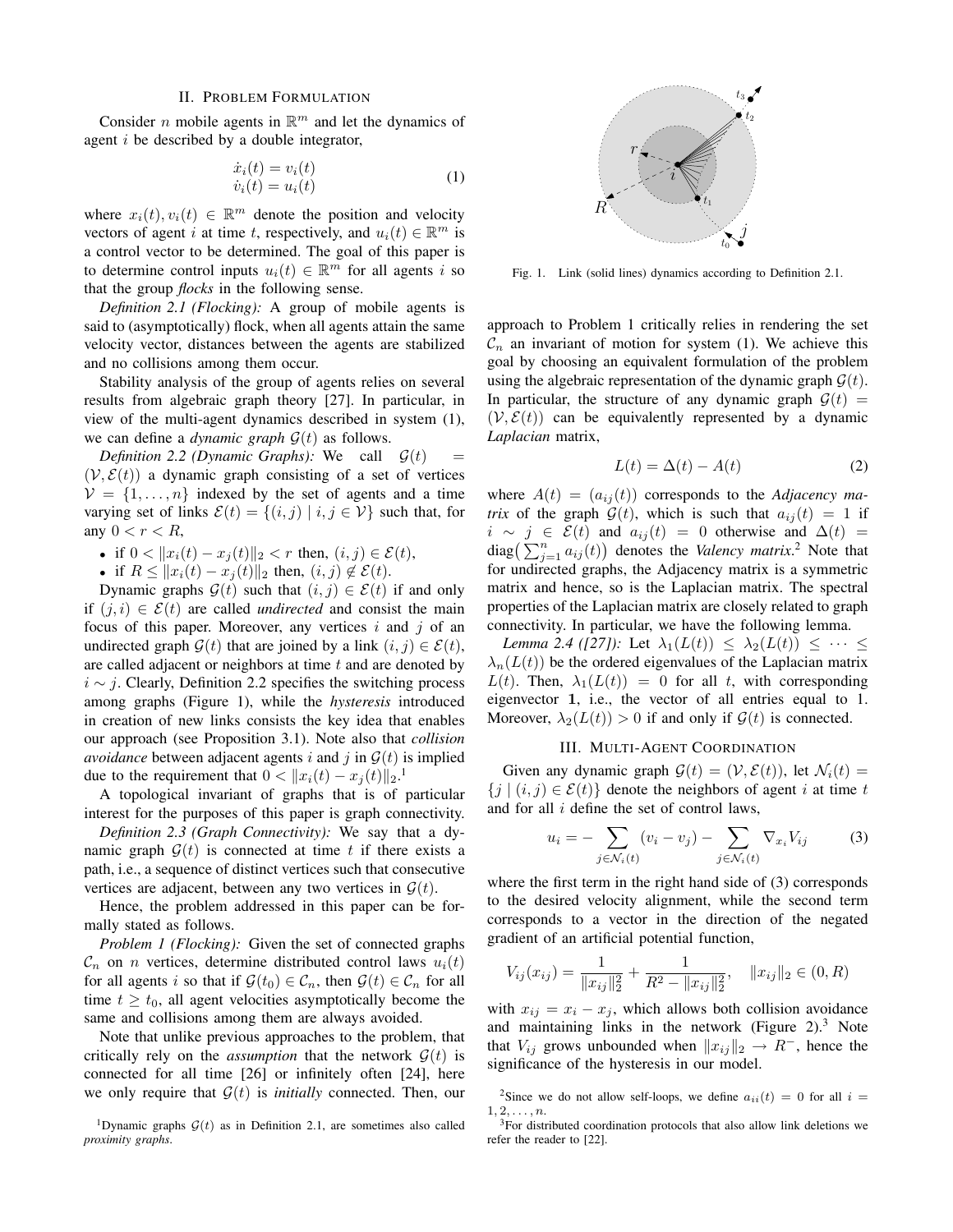

Fig. 2. Plot of the potential  $V_{ij}(x_{ij})$  for  $R = 1$ .

As discussed in Section II, the topology of the network may change over time, hence, the system dynamics (1) under control inputs (3) result in a *switching* dynamical system. Let  $t_p$  for  $p = 1, 2, \ldots$  denote the switching times when the topology of  $\mathcal{G}(t)$  changes, and define a *switching signal*  $\mathcal{G}(t) : [t_0, \infty) \rightarrow \mathcal{C}_n$  associated with connected graphs, according to Problem  $1<sup>4</sup>$  We, then, have the following result.

*Proposition 3.1:* Assume the closed loop system (1)-(3). Then, for any pair of switching times  $t_p < t_q$  the switching signal  $\mathcal{G}(t)$  satisfies  $\mathcal{E}(t_p) \subseteq \mathcal{E}(t_q)$ .

*Proof:* Let  $t_1, t_2, \ldots$  denote the sequence of switching times and let  $\mathbf{v} = [v_1^T \dots v_n^T]^T$  and  $\mathbf{u} = [u_1^T \dots u_n^T]^T$ denote the stack vectors of all agent velocity vectors  $v_i \in \mathbb{R}^m$ and control signals  $u_i \in \mathbb{R}^m$ , respectively, and consider the dynamical system,

$$
\dot{\mathbf{x}} = B_K \mathbf{v}
$$

$$
\dot{\mathbf{v}} = \mathbf{u}
$$

where  $B_K$  is the incidence matrix of the complete graph. Define, further, the function  $V_g: D_g \times \mathbb{R}^{mn}_+ \to \mathbb{R}_+$  such that, $\frac{5}{3}$ 

$$
V_{\mathcal{G}} = \frac{1}{2} \Big( \| \mathbf{v} \|_2^2 + \sum_{i=1}^n V_i \Big)
$$

where  $V_i = \sum$  $j \in \mathcal{N}_i$ ,  $V_{ij}$  and  $D_{\mathcal{G}} = \{ \mathbf{x} \in \mathbb{R}^{mn(n-1)} | ||x_{ij}||_2 \in$  $(0, R) \forall (i, j) \in \mathcal{E}$ . For any  $c > 0$ , let  $\Omega_{\mathcal{G}} = \{(\mathbf{x}, \mathbf{v}) \in$  $D_{\mathcal{G}} \times \mathbb{R}^{mn}_+ | V_{\mathcal{G}} \leq c$  denote the level sets of  $V_{\mathcal{G}}$  and observe that,

$$
\dot{V}_{\mathcal{G}} = \frac{1}{2} \sum_{i=1}^{n} \dot{V}_{i} - \sum_{i=1}^{n} v_{i}^{T} \left( \sum_{j \in \mathcal{N}_{i}} (v_{i} - v_{j}) + \nabla_{x_{i}} V_{i} \right)
$$

Moreover,

$$
\frac{1}{2} \sum_{i=1}^{n} \dot{V}_i = \frac{1}{2} \sum_{i=1}^{n} \sum_{j \in \mathcal{N}_i} \dot{x}_{ij}^T \nabla_{x_{ij}} V_{ij}
$$
\n
$$
= \frac{1}{2} \sum_{i=1}^{n} \sum_{j \in \mathcal{N}_i} \left( \dot{x}_i^T \nabla_{x_{ij}} V_{ij} - \dot{x}_j^T \nabla_{x_{ij}} V_{ij} \right)
$$
\n
$$
= \frac{1}{2} \sum_{i=1}^{n} \sum_{j \in \mathcal{N}_i} \left( \dot{x}_i^T \nabla_{x_i} V_{ij} + \dot{x}_j^T \nabla_{x_j} V_{ij} \right)
$$
\n
$$
= \sum_{i=1}^{n} \sum_{j \in \mathcal{N}_i} \dot{x}_i^T \nabla_{x_i} V_{ij} = \sum_{i=1}^{n} \dot{x}_i^T \nabla_{x_i} V_i
$$

<sup>4</sup>Note that  $G(t)$  is also a map from the real time-line to the set of graphs. <sup>5</sup>We denote by  $\mathbb{R}_+$  the set  $[0, \infty)$ .

by symmetry of the functions  $V_{ij}$ . Hence,

$$
\dot{V}_{\mathcal{G}} = \sum_{i=1}^{n} v_i^T \nabla_{x_i} V_i - \sum_{i=1}^{n} v_i^T \Big( \sum_{j \in \mathcal{N}_i} (v_i - v_j) + \nabla_{x_i} V_i \Big)
$$

$$
= -\sum_{i=1}^{n} v_i^T \sum_{j \in \mathcal{N}_i} (v_i - v_j) = -\mathbf{v}^T (L_{\mathcal{G}} \otimes I_m) \mathbf{v} \le 0
$$

where ⊗ denotes the Kronecker product between matrices. Clearly,  $\dot{V}_G$  is always nonpositive, by positive semidefiniteness of the Laplacian matrix  $L_{\mathcal{G}}$ . Hence, for any signal  $\mathcal{G}$ , the level sets  $\Omega$ <sub>G</sub> are positively invariant, implying that for any  $(i, j) \in \mathcal{E}$ ,  $V_{ij}$  remains bounded. On the other hand, if for some  $(i, j) \in \mathcal{E}$ ,  $||x_{ij}|| \rightarrow R$ , then  $V_{ij}(x_{ij}) \rightarrow \infty$ . Thus, by continuity of  $V_g$  in  $D_g$ , it follows that  $||x_{ij}|| < R$ , for all  $(i, j) \in \mathcal{E}$  and  $t \in [t_p, t_{p+1})$ . In other words, all links in  $G$  are maintained between switching times, which implies that  $\mathcal{E}(t_p) \subseteq \mathcal{E}(t_{p+1})$ . Applying recursively this argument completes the proof. A similar argument for the case where  $||x_{ij}||_2 \rightarrow 0$  can be used to establish collision avoidance. Note finally, that the condition  $0 < r < R$  in Definition 2.2 ensures that if a link  $(i, j) \notin \mathcal{E}$  is added to  $\mathcal{E}$ , then the associated potential  $V_{ij}$  is bounded and hence, so is the new potential  $V<sub>G</sub>$ . This observation allows us to define level sets of the potentials  $V<sub>G</sub>$ .

Proposition 3.1 clearly implies that if  $\mathcal{G}(t_0) \in \mathcal{C}_n$ , then the switching signal will satisfy  $\mathcal{G}(t) \in \mathcal{C}_n$  for all time  $t \geq t_0$ . In particular, we have the following corollary.

*Corollary 3.2:* Under control law (3), the total number of switching times of system (1) is finite.

*Proof:* Just note that, by Proposition 3.1, the size of the set of links  $|\mathcal{E}(t)|$  forms an increasing sequence and,

$$
\sup_{t \ge t_0} {\{|\mathcal{E}(t)| - |\mathcal{E}(t_0)|\}} = \frac{n(n-1)}{2} - (n-1)
$$

where  $n - 1$  corresponds to the number of links in  $\mathcal{G}(t_0)$ if it is minimally connected, i.e., if it is a tree, and  $\frac{n(n-1)}{2}$ corresponds to the number of links in a complete graph.

Hence, using Proposition 3.1 and Corollary 3.2 we can show our main result.

*Theorem 3.3:* For the closed loop system (1)-(3) assume that  $\mathcal{G}(t_0)$  is connected. Then, all agent velocities become asymptotically the same and collisions among agents are avoided.

*Proof:* By Corollary 3.2, the number of switching times of the closed loop system is finite and so the signal  $G(t)$ eventually becomes constant, i.e.,  $\mathcal{G}(t) \rightarrow \mathcal{G}$ . It follows by Proposition 3.1 that if  $\mathcal{G}(t_0)$  is connected, then  $\mathcal{G}(t)$  is connected for all time  $t \geq t_0$  and so eventually  $\mathcal{G}(t) \rightarrow$  $\mathcal{G} \in \mathcal{C}_n$ . This observation implies that we can essentially study convergence of the system once the switching signal has converged and the network topology is fixed. As in Proposition 3.1, for any signal  $G$  the potential  $V_G$  is positive definite and,

$$
\dot{V}_{\mathcal{G}} = -\mathbf{v}^T (L_{\mathcal{G}} \otimes I_m)\mathbf{v} = -\sum_{j=1}^m \mathbf{v}_{y_j}^T L_{\mathcal{G}} \mathbf{v}_{y_j} \le 0
$$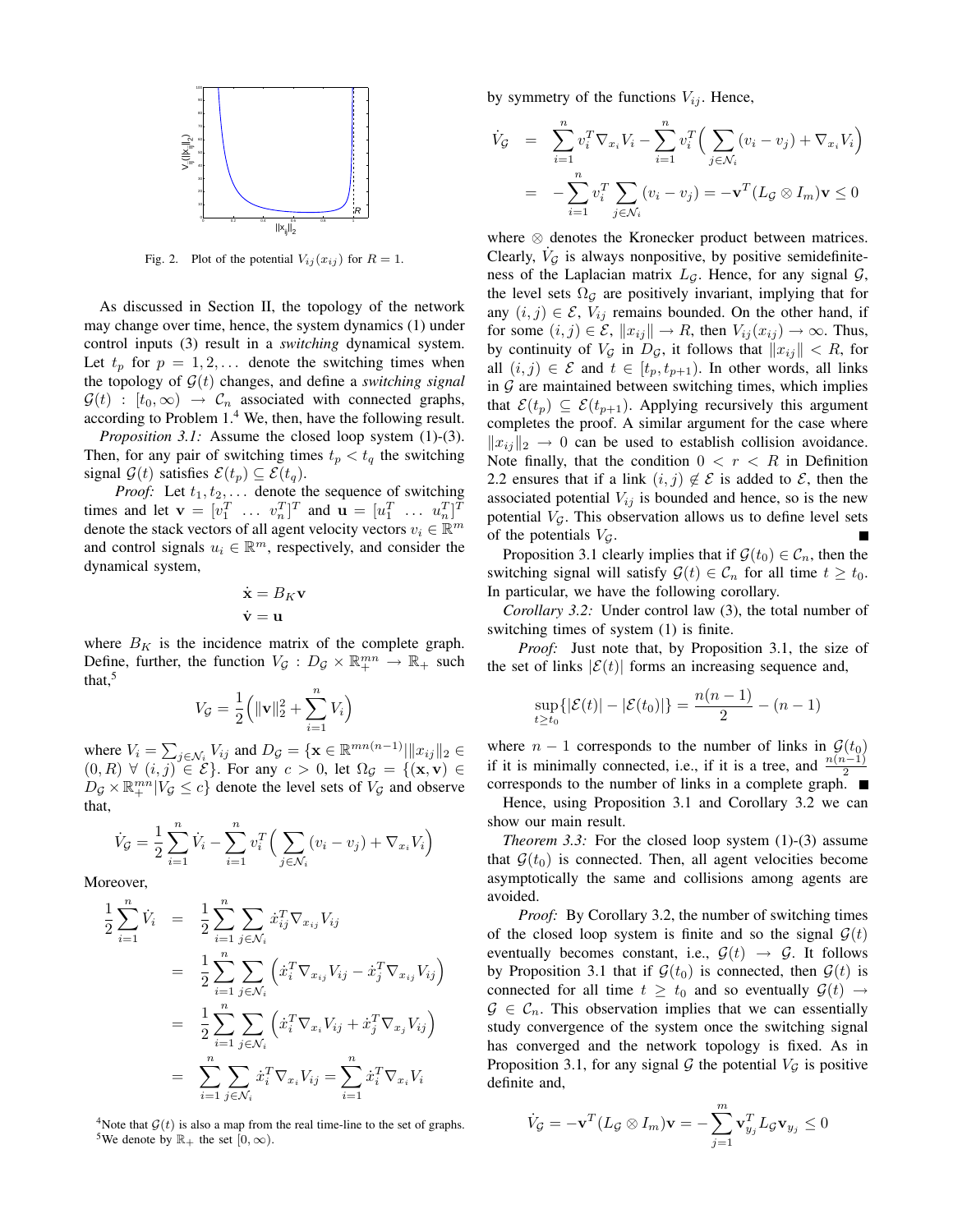

Fig. 3. Flocking of  $n = 20$  agents.

since  $\mathbf{v}_{y_j}^T L_{\mathcal{G}} \mathbf{v}_{y_j} \ge 0$  for all  $j = 1, \dots, m$ , where  $\mathbf{v}_{y_j} \in \mathbb{R}^n$ is the stack vector of the components of the agents' velocities along the  $y_i$  direction. Furthermore, the level sets of  $\Omega$ <sub>G</sub> are closed by continuity of  $V_g$  in  $D_g \times \mathbb{R}^{mn}_+$ . Note now that,

$$
\Omega_{\mathcal{G}} \subseteq \{ \mathbf{v} \mid \|\mathbf{v}\|_{2}^{2} \leq c \} \cap \left( \cap_{(i,j) \in \mathcal{E}} \{x_{ij} \mid V_{ij} \leq c \} \right)
$$
  
=  $\{ \mathbf{v} \mid \|\mathbf{v}\|_{2}^{2} \leq c \} \cap \left( \cap_{(i,j) \in \mathcal{E}} V_{ij}^{-1}([0,c]) \right) \triangleq \Omega$ 

The velocity set  $\{v \mid ||v||_2^2 \le c\}$  is closed and bounded and hence, compact. Moreover, for all  $(i, j) \in \mathcal{E}$  the sets  $V_{ij}^{-1}([0, c])$  are closed by continuity of  $V_{ij}$  in the interval  $(0, R)$ . They are also bounded; to see this, suppose there exist indices i and j for which  $V_{ij}^{-1}([0, c])$  is unbounded. Then, for any choice of  $N \in (0, R)$ , there exists an  $x_{ij} \in V_{ij}^{-1}([0, c])$ such that  $||x_{ij}||_2 > N$ . Allowing  $N \rightarrow R$ , and given that  $\lim_{\|x_{ij}\|_2\to R} V_{ij} = \infty$ , it follows that for any  $M > 0$ , there is a  $N > 0$  such that  $V_{ij} > M$ . If we pick  $M > c$  we reach a contradiction, since by definition  $x_{ij} \in V_{ij}^{-1}([0, c]) = \{x_{ij} |$  $V_{ij}(x_{ij}) \leq c$ . Thus, all sets  $V_{ij}^{-1}([0, c])$  are bounded and hence, compact. Therefore,  $\Omega$  is compact as an intersection of finite compact sets. It follows that  $\Omega_G$  is also compact, as a closed subset of a compact set.

By LaSalle's invariance principle, every solution starting in  $\Omega$ <sub>G</sub> asymptotically converges to the largest invariant set in  $\{(\mathbf{x}, \mathbf{v}) \in D_{\mathcal{G}} \times \mathbb{R}_{+}^{mn} \mid V_{\mathcal{G}} = 0\} = \{\mathbf{v} \in \mathbb{R}_{+}^{mn} \mid L_{\mathcal{G}} \mathbf{v}_{y_{j}} = 0\}$ 0,  $\forall j = 1, \ldots, m$ . Since G is connected, the largest invariant set in  $\{(\mathbf{x}, \mathbf{v}) \in D_{\mathcal{G}} \times \mathbb{R}^{mn}_+ \mid V_{\mathcal{G}} = 0\}$  is the set of velocity vectors  $\mathbf{v} \in \mathbb{R}^{mn}$  such that  $\mathbf{v}_{y_j} \in \text{span}\{\mathbf{1}\}\$  for all  $j = 1, \ldots, m$ . In other words, the velocities of all agents in the switched system (1) asymptotically become the same.



Fig. 4. Plot of the potential  $V_{ij}(x_{ij})$  in [26] for  $r_{min} = .5$  and  $R = 1$ .

Collision avoidance, on the other hand, is due to Proposition 3.1.

## IV. SIMULATION RESULTS

In this section we illustrate the proposed algorithm in various flocking scenarios where connectivity of the overall network can not be trivially maintained and show that the desired flocking motion of the agents is always achieved. Such scenarios may result from minimally connected initial configurations of the agents. In particular, we consider  $n = 20$  agents in  $\mathbb{R}^2$  initialized on a line with distances between adjacent agents equal to .25, initial velocities chosen randomly in the unit square, link range  $R = .4$  and hysteresis  $r = .3$  (Figure 3). Agents are denoted with dots, while links between the agents are indicated by solid lines. Moreover, the corresponding graphs do not explicitly depend on inter-agent distances, but correspond to the actual network topology according to Definition 2.2. Solid curves attached to every agent indicate the recently traveled paths, while arrows correspond to the agents' velocities.<sup>6</sup> Note that our approach guarantees connectivity of the network for all time and hence, asymptotic flocking of the group is achieved.



Fig. 5. 50 agents on the perimeter of a circle (Initial Configuration).

Our next scenario involves  $n = 50$  agents in  $\mathbb{R}^2$ , symmetrically distributed on the perimeter of a circle of radius  $d = 1.5$  having initial velocities chosen randomly in the unit square (Figure 5). The adjacency matrix of the corresponding

<sup>6</sup>Arrows are appropriately scaled for better illustration.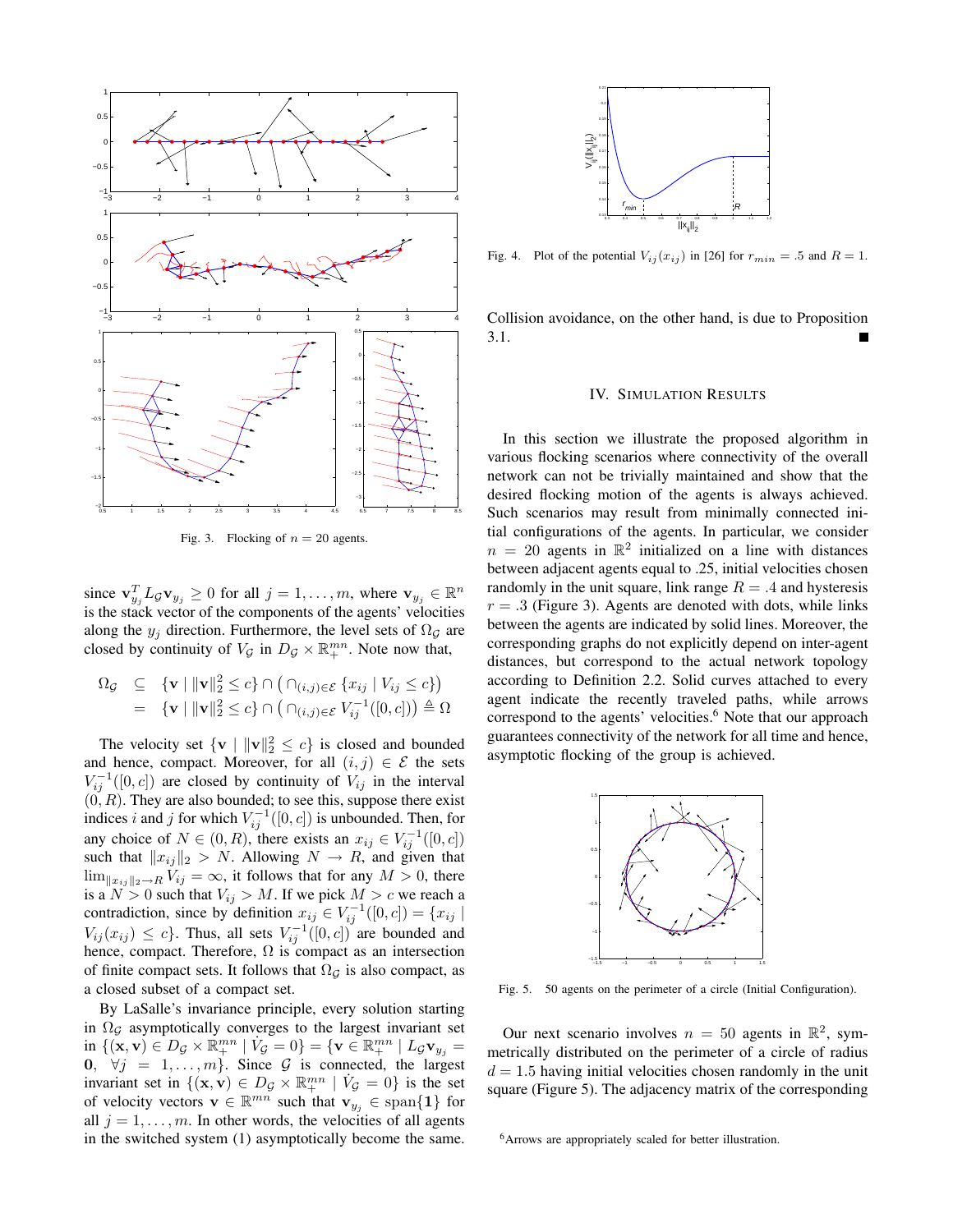

Fig. 6. Failure to flock without connectivity control.

network is,

|  |  |                                                                                                                                         |  | $0 \ldots$ |
|--|--|-----------------------------------------------------------------------------------------------------------------------------------------|--|------------|
|  |  |                                                                                                                                         |  | $0 \ldots$ |
|  |  |                                                                                                                                         |  |            |
|  |  |                                                                                                                                         |  |            |
|  |  |                                                                                                                                         |  |            |
|  |  | $\begin{array}{cccccccc} 0&1&1&0&0&0\\ 1&0&1&1&0&0\\ 1&1&0&1&1&0\\ 0&1&1&0&1&1\\ 0&0&1&1&0&1\\ 0&0&0&1&1&0 \end{array}$<br>$\mathbf{0}$ |  |            |
|  |  | 主主主主。                                                                                                                                   |  |            |
|  |  |                                                                                                                                         |  |            |

To best illustrate our approach, we compared it with previously suggested solutions that do not involve connectivity control of the network. In particular, we employed the approach followed in [26], where the main difference with respect to our framework lies in the choice of the potentials  $V_{ij}$ , which in [26] are defined as (Figure 4),

$$
V_{ij}(x_{ij}) = \begin{cases} -\alpha_1 \|x_{ij}\| + \log(\|x_{ij}\|) + \frac{\alpha_2}{\|x_{ij}\|}, & \|x_{ij}\| < R\\ -\alpha_1 R + \log(R) + \frac{\alpha_2}{R}, & \|x_{ij}\| \ge R \end{cases}
$$

where  $\alpha_1 = \frac{1}{r_{min}+R}$ ,  $\alpha_2 = \frac{Rr_{min}}{r_{min}+R}$  and  $0 < r_{min} < R$ is associated to the minimum value of  $V_{ij}$ . Figures 6 and 7 show the evolution of the system for the approach in [26] and our approach, respectively.

Note that in the absence of connectivity control the group of agents gets disconnected and fails to flock (Figures 6). On the other hand, our approach, guarantees connectivity of the network for all time and hence, asymptotic flocking of the group is achieved (Figures 7). Furthermore, no links are deleted from the network, while the final network topology contains 98 more links than the initial one, where  $|\mathcal{E}(t_0)| =$ 200. The link range and hysteresis used were  $R = .4$  and  $r = .3$ , respectively. We finally mention scalability of our approach due to the large numbers of agents it can handle.

# V. CONCLUSIONS

In this paper, we considered a distributed control framework to the multi-agent flocking problem that *simultaneously* addresses the desired velocity alignment as well as the connectivity requirement of the underlying network, necessary for alignment. The agents were modeled by dynamic point masses and the proposed control strategy involved potential fields able to achieve velocity alignment and ensure that switching in the model occurs among connected network topologies. The network topology was described by proximity graphs, modified to include a hysteresis in link additions, which enabled regulating the network topology. Under the assumption that the initial network is connected, the overall system was shown to asymptotically flock for all initial conditions, while collision avoidance was also guaranteed. Our approach was illustrated in various flocking scenarios and comparisons with other approaches from the literature demonstrated its robust nature. We believe that this work points to a new direction in distributed coordination of multi-agent systems, where robustness of solutions can be achieved through multi-objective control. Further research involves extending the proposed framework to more general switching schemes among connected network topologies that also account for link deletions.

# **REFERENCES**

- [1] J. K. Parrish and L. Edelstein-Keshet. *Complexity, Pattern, and Evolutionary Trade-Offs in Animal Aggregation*, Science, vol. 284, pp. 99-101, 1999.
- [2] C. Reynolds. *Flocks, Birds and Schools: A Distributed Behavioral Model*, Computer Graphics, vol. 21, pp. 25-34, 1987.
- [3] T. Vicsek, A. Czirok, E. B. Jacob, I. Cohen and O. Schochet. *Novel Type of Phase Transitions in a System of Self-Driven Particles*, Physical Review Letters, vol. 75, pp. 1226-1229, 1995.
- [4] J. P. Desai, J. P. Ostrowski and V. Kumar. *Modeling and Control of Formations of Nonholonomic Mobile Robots*, IEEE Transactions on Robotics and Automation, vol. 17(6), pp. 905-908, 2001.